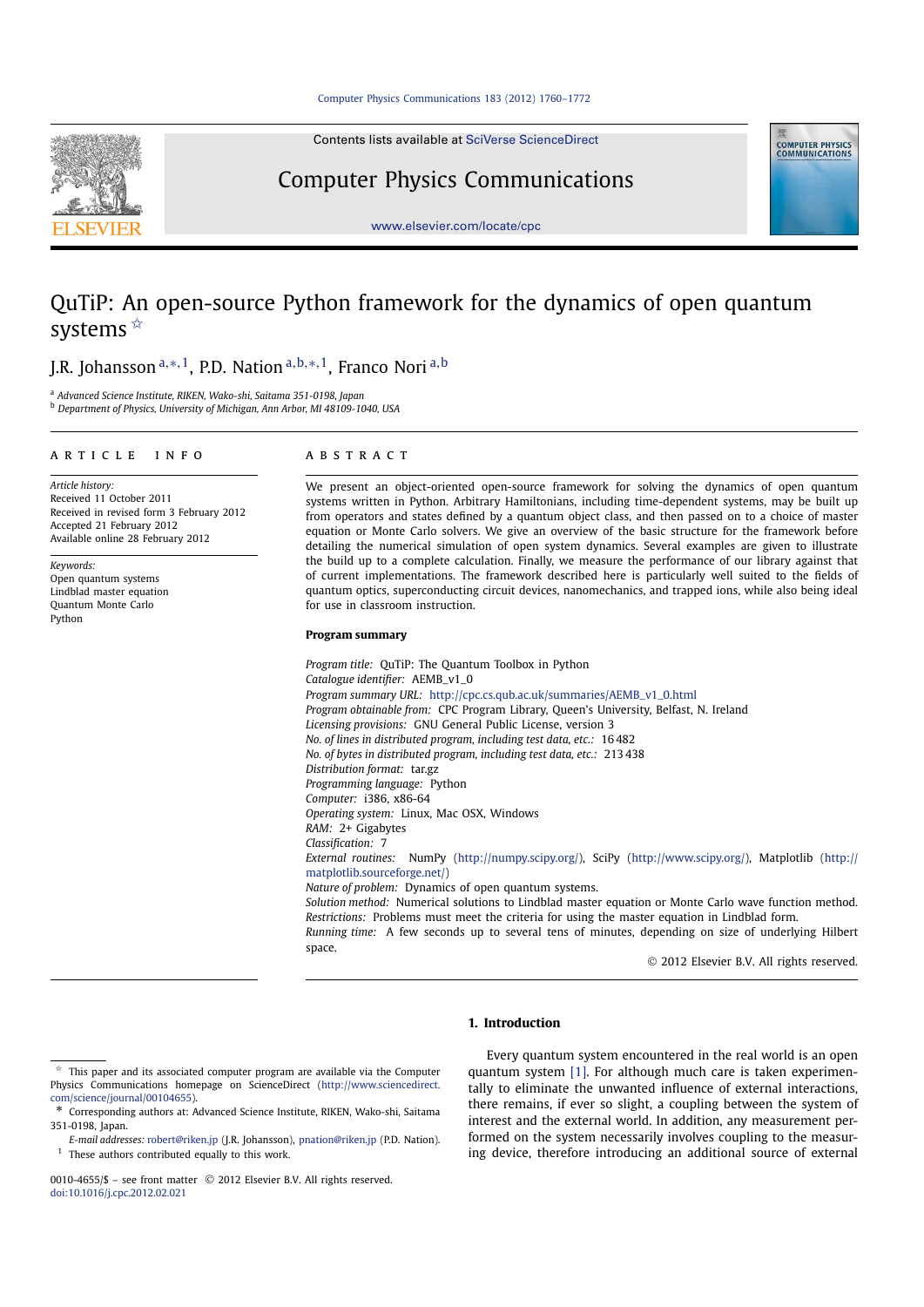influence. Consequently, developing the necessary tools, both theoretical and numerical, to account for the interactions between a system and its environment is an essential step in understanding the dynamics of quantum systems.

By definition, an open quantum system is coupled to an environment, also called a reservoir or bath, where the complexity of the environmental dynamics renders the combined evolution of system plus reservoir intractable. However, for a system weakly coupled to its surroundings, there is a clear distinction between the system and its environment, allowing for the dynamics of the environment to be traced over, resulting in a reduced density matrix describing the system alone. The most general dynamical equation governing this reduced system density matrix is given by the Lindblad master equation [2] describing the evolution of an ensemble average of a large (formally infinite) number of identical system realizations. Although the density operator formalism sufficed for the first half-century of quantum mechanics, the advent of single-ion traps in the 1980's [3] motivated the study of the quantum trajectories, or Monte Carlo, description for the evolution of a *single* realization of a dissipative quantum system [4].

In general, for all but the most basic of Hamiltonians, an analytical description of the system dynamics is not possible, and one must resort to numerical simulations of the equations of motion. In absence of a quantum computer [5], these simulations must be carried out using classical computing techniques, where the exponentially increasing dimensionality of the underlying Hilbert space severely limits the size of system that can be efficiently simulated [6,7]. However, in many fields such as quantum optics [8,9], trapped ions [3,10], superconducting circuit devices [11–13], and most recently nanomechanical systems [14–17], it is possible to design systems using a small number of effective oscillator and spin components, excited by a small number of quanta, that are amenable to classical simulation in a truncated Hilbert space.

Of the freely available quantum evolution software packages [18–20], the Quantum Optics Toolbox (qotoolbox) [19] has by far been the most successful. Although originally geared toward quantum optics, the qotoolbox has gained popularity in a variety of disciplines, driven in part by its rapid modeling capabilities and easy to read code syntax. Yet, at the same time, the qotoolbox has not been updated in nearly a decade, leaving researchers to rely on an outdated numerical platform. Moreover, while the code underlying the qotoolbox is open-sourced, it does rely on the proprietary Matlab [21] computing environment making it an impractical solution for many research groups, as well as for use as an educational tool inside the classroom.

In this paper, we describe a fully open-source implementation of a framework designed for simulating open quantum dynamics written in the Python programming language [22] called the *Quantum Toolbox in Python* or QuTiP [23]. This framework distinguishes itself from the other available software solutions by providing the following advantages:

- Based entirely on open-source software.
- Easy to read, rapid code development using the Python programming language.
- Support for arbitrary, time-dependent Hamiltonians.
- Makes use of the multiple processing cores found in modern computers.
- Community based infrastructure, allowing for user contributions to the code base.

Although Python is an interpreted programming language, it is well suited for scientific computations as a result of its large collection of high-performance low-level numerical libraries [24], mathematical functions [25], and data visualization capabilities [26], that largely are implemented in efficient compiled code. In particular, QuTiP relies heavily on the sparse matrix and dense array functionality provided by the SciPy [25] and NumPy [24] packages, respectively. Since the bulk of a typical calculation is spent in these libraries, a QuTiP simulation can achieve nearly the same performance as compiled code. The advantage of using the Python programming language over a compiled programming language is a greatly simplified development process, and more transparent, less bug-prone code. For data visualization QuTiP uses the matplotlib package [26], which is capable of producing publicationquality 2D and 3D figures in a wide range of styles and formats.

Given the success of the qotoolbox, the development of QuTiP has in part been directed toward providing a replacement for this excellent, yet aging software. In the spirit of open-source development, we have striven to use the best parts of the qotoolbox in QuTiP, while improving, replacing, or complementing the parts that were in need of modernization. The result is a framework for simulating quantum system dynamics that is in many ways more efficient and better suited for modern computers, as well as better positioned for further development and adoption to new computer architecture advances. Given the size of the QuTiP framework, we do not hope to cover all of its functionality here. Instead, we will focus on the key data structures, and numerical routines underlying the majority of calculations. In addition, we will highlight a variety of example calculations that we hope will give the reader a flavor of the capabilities of QuTiP, and highlight what is possible using this framework. A complete overview of QuTiP is given on its website [23].

This paper is organized as follows. In Section 2 we introduce the main QuTiP class, representing a quantum operator or state vector, and its associated data structures and methods. In Section 3 we give a brief overview of the density matrix formalism before discussing the master equation and Monte Carlo methods used in QuTiP. Section 4 presents a selection of examples meant to illustrate how calculations are performed using the QuTiP framework. Section 5 compares the performance of the QuTiP master equation and Monte Carlo solvers to those in the qotoolbox. Finally, Section 6 briefly concludes, while a list of user-accessible functions built into QuTiP, as well as example codes, are relegated to Appendices A and B.

#### **2. The QuTiP framework**

QuTiP provides an object-oriented framework for representing generic quantum systems, and for performing calculations and simulations on such systems. In order to simulate a quantum system, one must first construct an object that encapsulates the properties of an arbitrary state vector or operator. A unified representation of quantum operators and state vectors is implemented in OuTiP by means of the quantum object class  $(0 \text{obj})$ , that uses a sparse matrix representation of a quantum object in a finite dimensional Hilbert space. The Qobj class internally maintains a record of the principal attributes of the quantum object it represents. These include, the objects type (i.e. ket, bra, operator, or super-operator), whether the underlying object is Hermitian, the dimensionality of a composite object formed via the tensor product, and the size of the sparse data matrix. A schematic illustration of the key components underlying the Qobj class is shown in Fig. 1.

In addition to serving as a book-keeper for the properties of a quantum object, the Qobj class is also a computational object, implementing the usual binary arithmetic operations, and a variety of class methods for performing common object manipulations as presented in Table 1. Therefore, with just a few lines of QuTiP code, it is straightforward to construct Hamiltonians from arbitrary combinations of operators, and to construct density matrices and state vectors that represent complicated superpositions of basis states.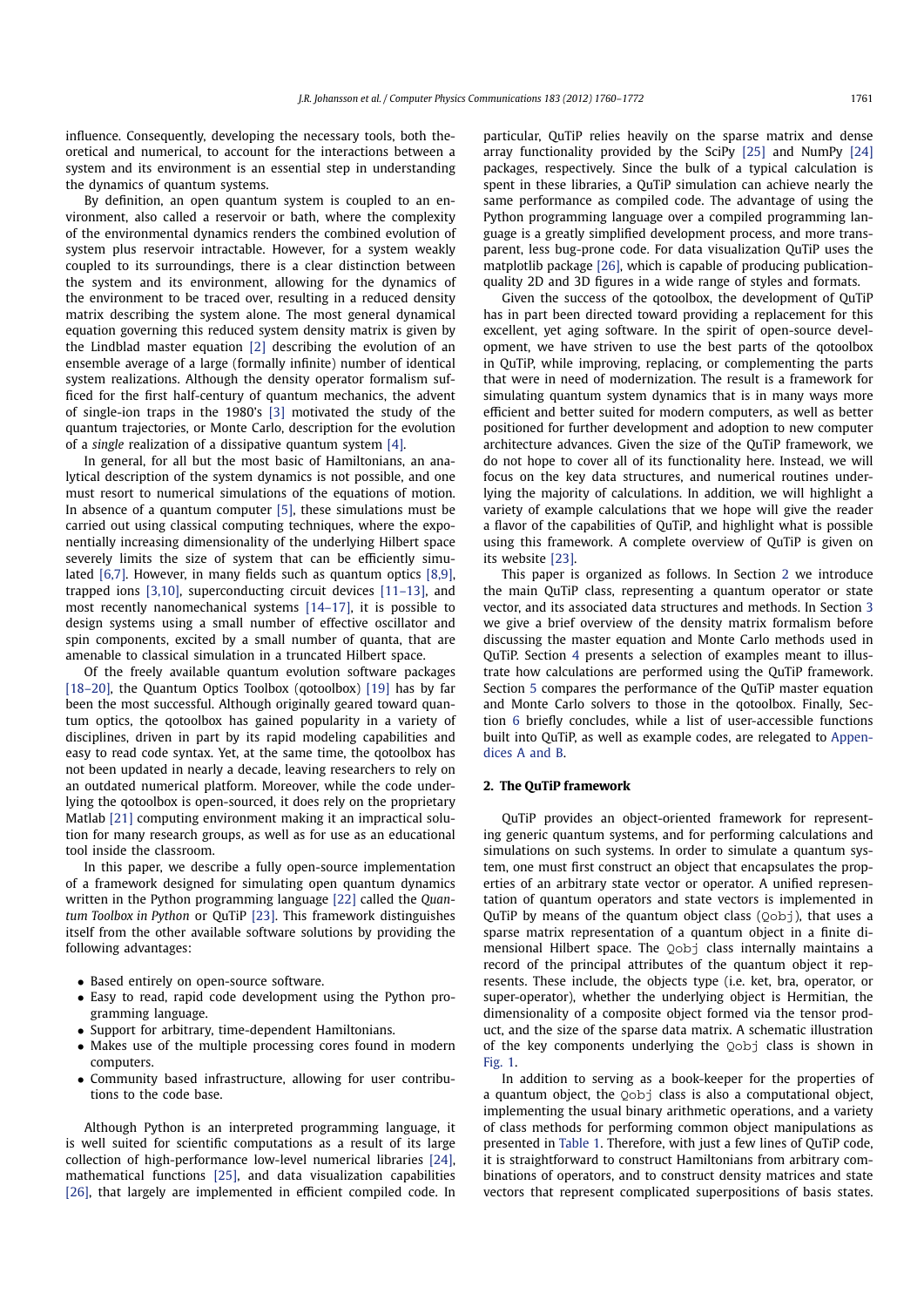

Fig. 1. (Color online.) A quantum object, operator or state vector, is represented by a quantum object class  $(Qob)$ ) instance. The  $Qobj$  class may be thought of as a container, holding the data structures required to fully characterize a generic quantum object, as well as a list of instructions on how to manipulate these items. The primary data structures are the data, in sparse matrix form, that represents a quantum object in a given Hilbert space, the type of the object (ket, bra, operator, superoperator), whether it is Hermitian or not, and the objects dimension and shape. Here, the dimension describes the structure of the Hilbert space, i.e., whether it is a composite system and how it is composed. The Qobj class also defines a variety of methods that implement common functions operating on quantum objects. See Table 1 for a list of the Oobj class methods.

#### **Table 1**

List of methods built into the Oobj class.

| Method        | Description                         |
|---------------|-------------------------------------|
| d a q()       | Adjoint of the quantum object       |
| diag()        | Diagonal elements of object         |
| eigenstates() | Eigenstates and eigenvectors        |
| expm()        | Exponentiated quantum object        |
| full()        | Dense array representation          |
| norm()        | L2 norm (states), trace norm (oper) |
| $s$ qrtm $()$ | Matrix square root                  |
| tr()          | Trace of quantum object             |
| unit()        | Normalizes the quantum object       |
|               |                                     |

To further simplify this important step, QuTiP provides a library of commonly occurring operators and states which are given in Appendix A.

For example, to create an instance of the Qobj class that represents the ubiquitous two-level Hamiltonian ( $\hbar = 1$ )

$$
H = \frac{1}{2}\epsilon\sigma_z + \frac{1}{2}\Delta\sigma_x,\tag{1}
$$

with energy splitting  $\epsilon$  and transition energy  $\Delta$ , one can use the following QuTiP code:

$$
H = 0.5 * epsilon * sigmaz() + 0.5 * delta * sigmax()
$$

where epsilon and delta represent user-defined constants. The result is a single Qobj instance H that represents the Hamiltonian operator, Eq. (1).

Composite quantum systems are nearly as easy to create. Consider the Jaynes–Cummings Hamiltonian

$$
H = \omega_0 a^\dagger a + \frac{1}{2} \epsilon \sigma_z + g (a^\dagger \sigma_+ + a \sigma_-), \tag{2}
$$

with cavity frequency  $\omega_0$  and coupling strength *g*, describing a cavity field coupled to a two-level atom (qubit). A Qobj instance representing this composite Hamiltonian can be created with the following code:

```
a = tensor(destroy(N), qeye(2))
sm = tensor(qeye(N), destroy(2))
sz = tensor(qeye(N), sigmaz())
H = \text{omega} \cdot \vec{a} \cdot \text{day} * \vec{a} + 0.5 * epsilon * sz
      + g * (a.dag() * sm + a * sm.dag())
```
where the tensor function is used to construct composite operators for the combined Hilbert space of the cavity (truncated to the *N* lowest Fock states) and the atom.

Since the Qobj class provides a unified representation for operators and states, we can use exactly the same technique to generate quantum states (either as state vectors or density matrices). A possible initial state for the system described by Eq. (2), is generated with the QuTiP code:

$$
psi = tensor(fock(N,0), (fock(2,0) + fock(2,1)) .unit())
$$

creating the Qobj representation of a cavity in its ground state, coupled to a qubit in a balanced superposition of its ground and excited state  $|\Psi(0)\rangle = (|0\rangle_c |0\rangle_a + |0\rangle_c |1\rangle_a)/\sqrt{2}$ . Here, the subscripts *c* and *q* denote the cavity and qubit states, respectively. The normalization factor ( $\sqrt{2}$ ) is applied automatically using the unit() method.

In the previous example, we have used built-in QuTiP library functions to generate Qobj instances of commonly occurring operators and states, and the associated arithmetic operations in the  $Q$ obj class<sup>2</sup> to combine these quantum operators into more complicated systems. The close correspondence between the mathematical formulation and the programming code makes it easy and transparent to define quantum objects. This is especially important when working with quantum systems of more complex structure. Note that the Oobj instances in the previous examples are all self-contained descriptions of the quantum object they represent. From the Qobj instance alone, a number of properties pertaining to the quantum object may be calculated, and various operations be applied (see Table 1). This includes, for example, operations such as the Hermitian adjoint, normalization, and trace, as well as computation of the eigenstates and eigenenergies and operator exponentiation.

In addition, QuTiP includes several important functions operating on multiple states and/or operators (see Table 2 in Appendix A). We have already seen one such example in the  $ten$ sor function used to generate tensor product states. These states may also be decomposed into their constituent parts by performing a partial trace over selected degrees of freedom using the function ptrace. For example, from the composite wave function psi0 for the oscillator–qubit system, the state of the qubit can be extracted by tracing out the oscillator degrees of freedom using the QuTiP code:

rho0\_qubit = ptrace(psi0, 1)

where the second argument is the index of the system that we wish to *keep*. In general, it can be a list of indices. The properties of the resulting Qobj instance (shown in Fig. 1) may be inspected by displaying the string representation of the object returned by its str method. This method is implicitly invoked when the object is printed to the standard output

```
print rho0_qubit
Quantum object: dims = [2], [2], shape = [2, 2],
type = oper, isHerm = True
Qobj data =
[[ 0.5 0.5]
 [ 0.5 0.5]]
```
which, in this case, shows that the Qobj instance rho0\_qubit is a  $2 \times 2$ , Hermitian quantum operator representing a balanced

<sup>&</sup>lt;sup>2</sup> The binary arithmetic operators  $+$ ,  $-$ , and  $*$  are defined for two  $Q \circ b j$  objects, and +, −, ∗ as well as / are defined between a Qobj object and a real or complex number.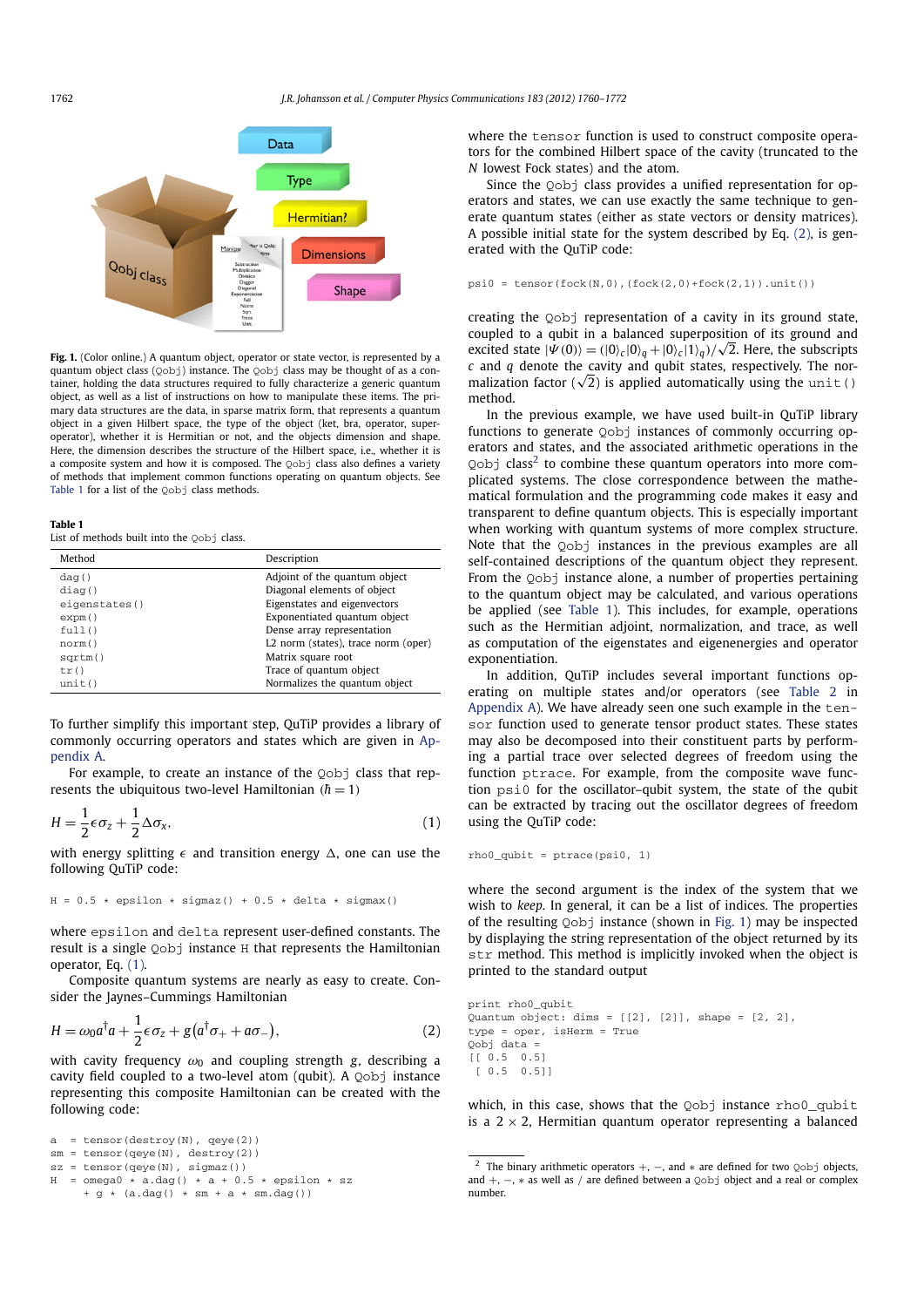

**Fig. 2.** (Color online.) Expectation value for the number of excitations in the cavity (blue) and qubit (dashed-red) modes of the non-RWA Jaynes–Cummings model, Eq. (3), as the coupling strength *g* is increased into the ultra-strong coupling regime  $g/\omega_0 \geq 1$ . The inset figure displays the Wigner function for the cavity mode at the largest coupling strength,  $g = 2.5\omega_0$ , where  $\omega_0$  is the bare cavity frequency. At this coupling value, the state of the system is well approximated by Eq. (4).

coherent superposition of its two basis states. From a Qobj instance one may also calculate items such as the expectation value (expect) for an arbitrary operator with the QuTiP function, find the fidelity (fidelity) between two density matrices [27], or calculate the Wigner function (wigner) of a quantum state. Using these, and other functions (Table 2), in the exploration of open quantum dynamics will be the focus of Section 4.

Even though the emphasis of QuTiP is on dynamical modeling, it is possible to obtain nontrivial results directly from a quantum object. As an example, let us consider the Jaynes–Cummings model in the ultra-strong coupling regime  $g \ge \omega_0$ ,  $\epsilon$  where the rotating wave approximation (RWA) is no longer valid

$$
H = \omega_0 a^\dagger a + \frac{1}{2} \epsilon \sigma_z + g(a^\dagger + a)(\sigma_+ + \sigma_-). \tag{3}
$$

Recently, this regime has become of interest [28–30] due to the experimental realization of the required large coupling strengths in superconducting circuit devices [31]. When the coupling strength *g* is a significant fraction of the cavity and qubit frequencies, the ground state of the cavity mode, after tracing out the qubit, is no longer the vacuum state. Instead, the anti-resonant terms proportional to  $a^{\dagger}\sigma_{+}$  and  $a\sigma_{-}$  give rise to an anomalous ground state which, in the large coupling limit  $g/\omega_0 \gg 1$ , may be approximated as [32,29]

$$
|\psi_{g}\rangle \simeq \frac{1}{\sqrt{2}} [|\alpha\rangle_{c}| + \rangle_{q} - |-\alpha\rangle_{c}| - \rangle_{q}], \qquad (4)
$$

where the cavity mode is in a Schrödinger cat-state with  $|\alpha| \simeq g$ . This ground state can be evaluated by finding the eigenstates and eigenvalues of the Hamiltonian, and can therefore be extracted directly from the Qobj representation of Eq. (3). In Fig. 2 we plot the cavity and qubit occupation numbers for the groundstate of Eq. (3) as a function of the coupling strength. Here, the cavity is on resonance with the qubit transition frequency,  $\omega_0 = \epsilon = 2\pi$ . In addition, Fig. 2 shows the Wigner function for the cavity mode at the largest coupling strength  $g = 2.5\omega_0$ , which is well approximated by Eq. (4). The 20 lines of QuTiP code used in calculating Fig. 2 are given in Appendix B.1.

# **3. Evolution of open quantum systems**

The main focus of QuTiP is the time evolution of open quantum systems. Before we describe how this problem is approached in QuTiP, we give a brief review of the theory of quantum evolution, and the available methods for numerically integrating the equations of motion.

The dynamics of a closed (pure) quantum system is governed by the Schrödinger equation

$$
i\hbar \frac{\partial}{\partial t} \Psi = \hat{H} \Psi,\tag{5}
$$

where *Ψ* is the wave function,  $\hat{H}$  is the Hamiltonian, and *h* is Planck's constant. In general, the Schrödinger equation is a partial differential equation (PDE) where both  $\Psi$  and  $H$  are functions of space and time. For computational purposes it is useful to expand the PDE in a set of basis functions that span the Hilbert space of the Hamiltonian, and to write the equation in matrix and vector form

$$
i\hbar \frac{d}{dt} |\psi\rangle = H |\psi\rangle,\tag{6}
$$

where  $|\psi\rangle$  is the state vector and *H* is the matrix representation of the Hamiltonian. This matrix equation can, in principle, be solved by diagonalizing the Hamiltonian matrix *H*. In practice, however, it is difficult to perform this diagonalization unless the size of the Hilbert space (dimension of the matrix *H*) is small. Analytically, it is a formidable task to calculate the dynamics for systems with more than two states. If, in addition, we consider dissipation due to the inevitable interaction with a surrounding environment, the computational complexity grows even larger, and we have to resort to numerical calculations in all realistic situations. This illustrates the importance of numerical calculations in describing the dynamics of open quantum systems, and the need for efficient and accessible tools for this task.

While the evolution of the state vector in a closed quantum system is deterministic, open quantum systems are stochastic in nature. The effect of an environment on the system of interest is to induce stochastic transitions between energy levels, and to introduce uncertainty in the phase difference between states of the system. The state of an open quantum system is therefore described in terms of ensemble averaged states using the density matrix formalism. A density matrix  $\rho$  describes a probability distribution of quantum states  $|\psi_n\rangle$ , in a matrix representation  $\rho = \sum_{n} p_n |\psi_n\rangle\langle\psi_n|$ , where  $p_n$  is the classical probability that the system is in the quantum state  $|\psi_n\rangle$ . The time evolution of a density matrix  $\rho$  is the topic of the remaining portions of this section.

#### *3.1. Master equation*

The standard approach for deriving the equations of motion for a system interacting with its environment is to expand the scope of the system to include the environment. The combined quantum system is then closed, and its evolution is governed by the von Neumann equation

$$
\dot{\rho}_{\text{tot}}(t) = -\frac{i}{\hbar} \Big[ H_{\text{tot}}, \rho_{\text{tot}}(t) \Big],\tag{7}
$$

the equivalent of the Schrödinger equation (5) in the density matrix formalism. Here, the total Hamiltonian

$$
H_{\text{tot}} = H_{\text{sys}} + H_{\text{env}} + H_{\text{int}}
$$
 (8)

includes the original system Hamiltonian *H*sys, the Hamiltonian for the environment  $H_{env}$ , and a term representing the interaction between the system and its environment *H*<sub>int</sub>. Since we are only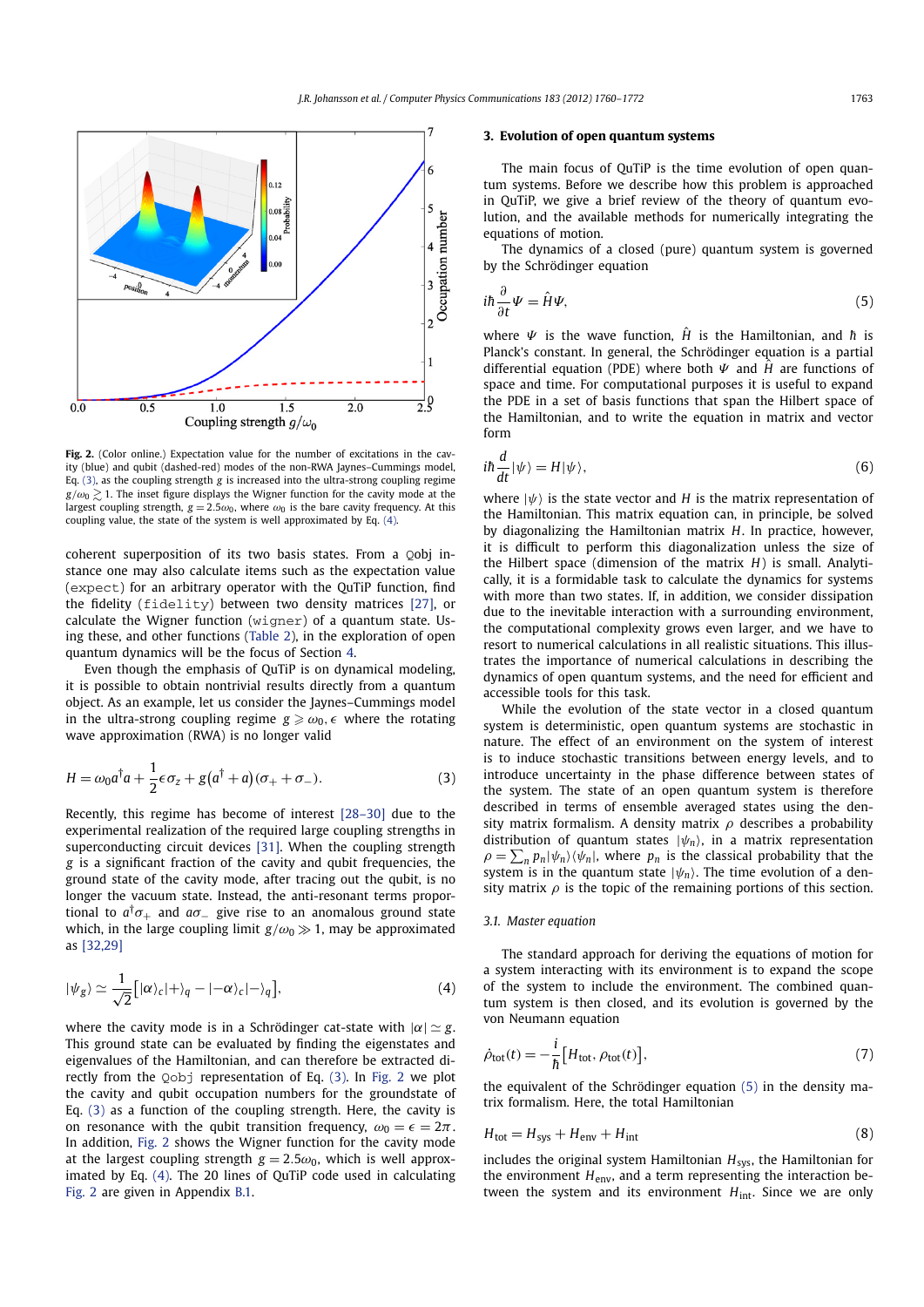interested in the dynamics of the system, we can at this point perform a partial trace over the environmental degrees of freedom in Eq. (7), and thereby obtain a master equation for the motion of the original system density matrix. The most general trace-preserving and completely positive form of this evolution is the Lindblad master equation for the reduced density matrix  $\rho = Tr_{env}[\rho_{tot}]$ 

$$
\dot{\rho}(t) = -\frac{i}{\hbar} \Big[ H(t), \rho(t) \Big] \n+ \sum_{n} \frac{1}{2} \Big[ 2C_n \rho(t) C_n^{\dagger} - \rho(t) C_n^{\dagger} C_n - C_n^{\dagger} C_n \rho(t) \Big],
$$
\n(9)

where the  $C_n = \sqrt{\gamma_n} A_n$  are collapse operators, and  $A_n$  are the operators through which the environment couples to the system in  $H_{int}$ , and  $\gamma_n$  are the corresponding rates. The derivation of Eq. (9) may be found in several sources [2,33,34], and will not be reproduced here. Instead, we emphasize the approximations that are required to arrive at the master equation in the form of Eq. (9), and hence perform a calculation in QuTiP:

- **Separability:** At  $t = 0$  there are no correlations between the system and its environment such that the total density matrix can be written as a tensor product  $\rho_{\text{tot}}^I(0) = \rho^I(0) \otimes \rho_{\text{env}}^I(0)$ .
- **Born approximation:** Requires: (1) that the state of the environment does not significantly change as a result of the interaction with the system; (2) the system and the environment remain separable throughout the evolution. These assumptions are justified if the interaction is weak, and if the environment is much larger than the system. In summary,  $\rho_{\text{tot}}(t) \approx$  $\rho(t) \otimes \rho_{env}$
- **Markov approximation:** The time-scale of decay for the environment  $\tau_{env}$  is much shorter than the smallest time-scale of the system dynamics  $\tau_{sys} \gg \tau_{env}$ . This approximation is often deemed a "short-memory environment" as it requires that environmental correlation functions decay on a time-scale fast compared to those of the system.
- **Secular approximation:** Stipulates that elements in the master equation corresponding to transition frequencies satisfy  $|\omega_{ab} - \rangle$  $\omega_{cd}$ |  $\ll$  1/ $\tau_{sys}$ , i.e., all fast rotating terms in the interaction picture can be neglected. It also ignores terms that lead to a small renormalization of the system energy levels. This approximation is not strictly necessary for all master equation formalisms (e.g., the Block–Redfield master equation), but it is required for arriving at the Lindblad form (9) which is used in QuTiP.

For systems with environments satisfying the conditions outlined above, the Lindblad master equation (9) governs the time evolution of the system density matrix, giving an ensemble average of the system dynamics. In order to ensure that these approximations are not violated, it is important that the decay rates  $\gamma_n$  be smaller than the minimum energy splitting in the system Hamiltonian. Situations that demand special attention therefore include, for example, systems strongly coupled to their environment, and systems with degenerate or nearly degenerate energy levels.

In QuTiP there are two solvers that calculate the time evolution according to Eq. (9): odesolve numerically integrates the set of coupled ordinary differential equations (ODEs), and essolve which employs full diagonalization. The odesolve and essolve solvers both take the same set of input parameters (as exemplified in Section 4) and can easily be substituted for each other in a QuTiP program. For a quantum system with *N* states, the number of elements in the density matrix is  $N^2$ , and solving the master equation by numerical integration or diagonalization involves of use of super-operators of size  $N^2 \times N^2$ . In the sparse matrix format, not all of the  $N<sup>4</sup>$  elements need to be stored in the memory.



**Fig. 3.** (Color online.) The time required to evolve the Heisenberg spin-chain, Eq. (10), as a function of the system size  $2^M$  where *M* is the number of spins, using the master equation ODE solver odesolve (blue), diagonalization via essolve (green), and the Monte Carlo solver mcsolve with 250 (red) and 500 (cyan) trajectories, respectively. The dashed lines give the estimated calculation times extrapolated from the data when the simulation could no longer fit in the computers memory (odesolve), or the calculation became intractable (essolve). Here, the spin parameters are assumed to be identical with  $h = 2\pi$  and  $J_x = J_y = J_z = 0.1 \times 2\pi$ . Likewise, each spin has a dephasing rate given by  $\gamma = 0.01$ . The initial state is given by  $|\psi(0)\rangle = |1\rangle_1|0\rangle_2 \cdots |0\rangle_M$ . Calculations were performed on a 2.8 GHz quad-core computer with 24 GB of memory.

However, the time required to evolve a quantum system according to the master equation still increases rapidly as a function of the system size. Consequently, the master equation solvers are practical only for relatively small systems:  $N \lesssim 1000$ , depending on the details of the problem. In Fig. 3 we show the scaling of the elapsed time for a typical simulation, here chosen to be the Heisenberg spin-chain

$$
H = -\frac{1}{2} \sum_{n}^{M} h^{n} \sigma_{z}^{n} - \frac{1}{2} \sum_{n}^{M-1} \left[ J_{x}^{n} \sigma_{x}^{n} \sigma_{x}^{n+1} + J_{y}^{n} \sigma_{y}^{n} \sigma_{y}^{n+1} + J_{z}^{n} \sigma_{z}^{n} \sigma_{z}^{n+1} \right],
$$
\n(10)

as a function of the size of the Hilbert space, for the two master equation solvers, as well as for two realizations of the Monte Carlo solver mcsolve described the following section. In general, the exact time required to evolve a system depends on the details of the problem, but the scaling with system size is rather generic. The Monte Carlo solver has superior scaling properties compared to the master equation solvers, but due to the overhead from stochastic averaging, it is only for systems with a Hilbert space dimension around ∼ 1000 that the Monte Carlo solvers outperform the master equation.

#### *3.2. Monte Carlo trajectories*

Where as the density matrix formalism describes the ensemble average over many identical realizations of a quantum system, the Monte Carlo (MC), or quantum-jump approach [4] to wave function evolution, allows for simulating an individual realization of the system dynamics. Here, the environment is continuously monitored, resulting in a series of quantum jumps in the system wave function, conditioned on the increase in information gained about the state of the system via the environmental measurements [8]. In general, this evolution is governed by the Schrödinger equation (5) with a *non-Hermitian* effective Hamiltonian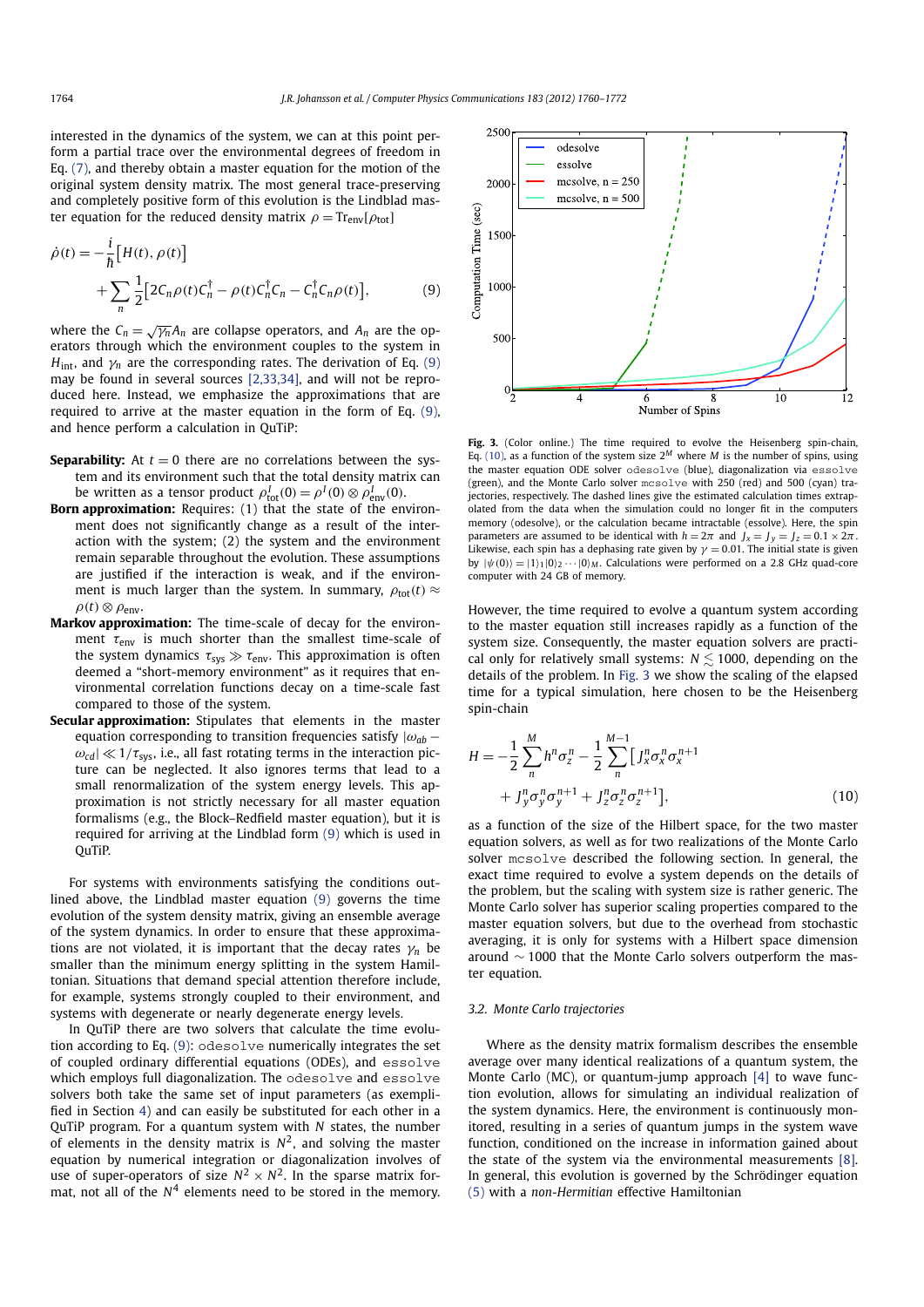$$
H_{\text{eff}} = H_{\text{sys}} - \frac{i\hbar}{2} \sum_{i} C_{n}^{\dagger} C_{n}, \qquad (11)
$$

where again, the  $C_n$  are collapse operators, each corresponding to a separate irreversible process with rate  $\gamma_n$ . Here, the strictly negative non-Hermitian portion of Eq. (11) gives rise to a reduction in the norm of the wave function, that to first-order in a small time  $\delta t$ , is given by  $\langle \psi(t + \delta t) | \psi(t + \delta t) \rangle = 1 - \delta p$  where

$$
\delta p = \delta t \sum_{n} \langle \psi(t) | C_{n}^{\dagger} C_{n} | \psi(t) \rangle, \tag{12}
$$

and  $\delta t$  is such that  $\delta p \ll 1$ . With a probability of remaining in the state  $|\psi(t + \delta t)\rangle$  given by 1 –  $\delta p$ , the corresponding quantum-jump probability is thus Eq. (12). If the environmental measurements register a quantum jump, say via the emission of a photon into the environment [35], or a change in the spin of a quantum dot [36], the wave function undergoes a jump into a state defined by projecting  $|\psi(t)\rangle$  using the collapse operator  $C_n$  corresponding to the measurement

$$
\left|\psi(t+\delta t)\right| = C_n \left|\psi(t)\right| / \left\langle \psi(t) \right| C_n^\dagger C_n \left|\psi(t)\right|^{1/2}.
$$
 (13)

If more than a single collapse operator is present in Eq. (11), the probability of collapse due to the *i*th operator  $C_i$  is given by

$$
P_i(t) = \langle \psi(t) | C_i^{\dagger} C_i | \psi(t) \rangle / \delta p. \tag{14}
$$

Evaluating the MC evolution to first-order in time is quite tedious. Instead, QuTiP uses the following algorithm to simulate a single realization of a quantum system [37–39]. Starting from a pure state  $|\psi(0)\rangle$ :

- I: Choose a random number *r* between zero and one, representing the probability that a quantum jump occurs.
- II: Integrate the Schrödinger equation (5), using the effective Hamiltonian (11) until a time  $\tau$  such that the norm of the wave function satisfies  $\langle \psi(\tau) | \psi(\tau) \rangle = r$ , at which point a jump occurs.
- III: The resultant jump projects the system at time  $\tau$  into one of the renormalized states given by Eq. (13). The corresponding collapse operator  $C_n$  is chosen such that  $n$  is the smallest integer satisfying

$$
\sum_{i=1}^{n} P_n(\tau) \geqslant r \tag{15}
$$

where the individual  $P_n$  are given by Eq. (14). Note that the left-hand side of Eq. (15) is, by definition, normalized to unity.

IV: Using the renormalized state from step III as the new initial condition at time  $\tau$ , draw a new random number, and repeat the above procedure until the final simulation time is reached.

#### *3.2.1. Example: Single-photon cavity decay*

As an illustrative example, let us consider the evolution of a single-photon cavity Fock state in a non-zero thermal environment [40]. The evolution of the wave function  $|\psi(0)\rangle = |1\rangle$  is governed by the effective Hamiltonian ( $\hbar = 1$ )

$$
H_{\text{eff}} = \omega_c a^\dagger a - \frac{1 + \langle n \rangle_{\text{th}}}{2} i\kappa a^\dagger a - \frac{\langle n \rangle_{\text{th}}}{2} i\kappa a a^\dagger,\tag{16}
$$

with cavity frequency  $\omega_c$ , cavity decay rate  $\kappa$ , and where  $\langle n \rangle_{\text{th}}$  is the steady-state thermal occupation number. While the first term in Eq. (11) is responsible for the standard unitary evolution of the cavity mode, the second and third terms give rise to random quantum jumps to lower and higher cavity photon numbers, respectively. When a jump occurs, the wave function of the system is projected into a state corresponding to the collapse operator



**Fig. 4.** (Color online.) (a) Monte Carlo simulation showing the number operator expectation value for a single trajectory (blue) in the decay of a single-photon Fock state from a cavity coupled to a thermal environment, as demonstrated experimentally in Ref. [40]. Here, the average photon number for the thermal environment is  $n = 0.063$  (black), while the decay rate  $\kappa = 1/T_c$  is given by the cavity ring-down time  $T_c = 0.129$ . (b)–(d) Averages of 5, 15, and 904 trajectories showing ensemble averaging toward the master equation solution (dashed-red).

 $C_1 = \sqrt{(1 + \langle n \rangle_{\text{th}})\kappa}a$ , yielding a decrease in the cavity occupation number, or  $C_2 = \sqrt{\langle n \rangle_{\text{th}} \kappa} a^{\dagger}$ , which results in an increase. Here, the relative ratio of jumps corresponding to an increase in the cavity occupation number to those for decay is determined by the magnitude of  $\langle n \rangle_{\text{th}}$ . A single realization of this evolution, showing a lone quantum jump, is presented in Fig. 4(a).

In addition to single quantum systems, when averaged over a sufficiently large number of identical system realizations, the MC method leads to the same evolution equation as the Lindblad master equation  $(9)$  for a pure state density matrix  $[4,8]$ . Therefore, the MC method may be used in any situation where the Lindblad master equation is valid, as discussed in Section 3.1. However, for large quantum systems with Hilbert space dimension  $N \gg 1$ , the MC method is vastly more efficient than simulating the full density matrix given that only *N* elements are required to simulate a wave function, as opposed to the  $N^2$  elements necessary in the ME approach. Although multiple trajectories are required, convergence to the ME result scales as *m*−<sup>1</sup> [34], where *m* is the number of trajectories simulated. In typical situations, between 250 and 500 trajectories are sufficient for errors smaller than a few percent, see Fig. 5. In Fig. 4 we show the convergence of the MC simulation to the ME solution for the single-photon cavity example as the number of trajectories averaged over is increased.

# **4. Numerical calculations**

In this section we illustrate, via a number of examples, how quantum dynamical calculations are carried out using the QuTiP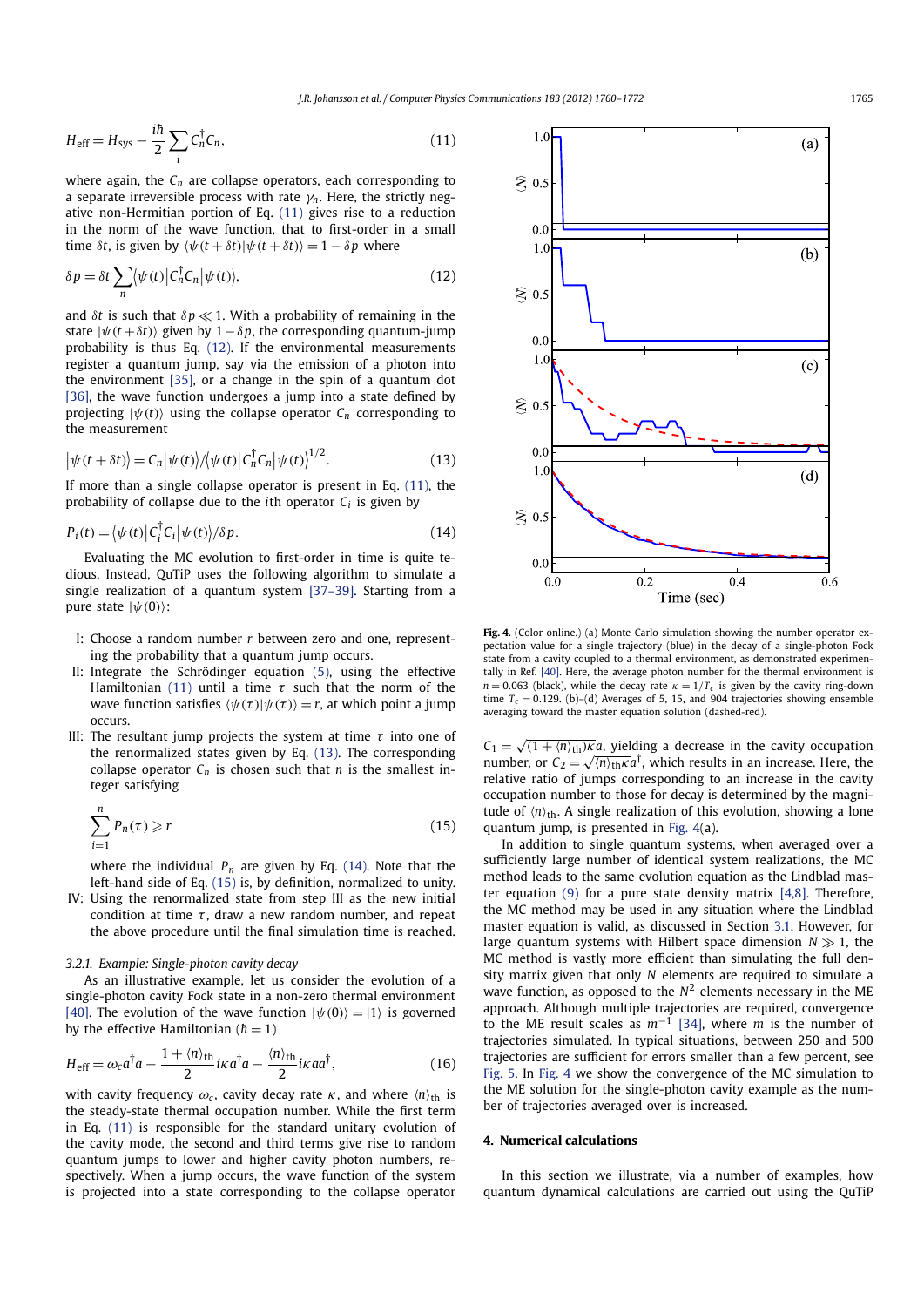

**Fig. 5.** (Color online.) Scaling of the sum of the absolute deviation per time step, averaged over 10 simulations, for expectation values calculated with the Monte Carlo solver and compared to the ME solution, as a function of the number of trajectories. The error measure is calculated by integrating the absolute errors over the entire evolution time, and normalized by the number of time steps. The acceptable level of error varies from case to case, but in general the error measure should be much smaller than unity. A 1/*m* fit to the data (dashed) showing the predicted convergence rate is also presented.

framework. The typical workflow for performing a simulation with QuTip is:

- I: Define the parameters that characterize the system and environment (if applicable).
- II: Create Qobj class instances representing the Hamiltonian and initial state of the system.
- III: For dissipative systems, define the collapse operators as Oobj objects.
- IV: Evolve the system with a choice of evolution algorithm and output (e.g., operator expectation values).
- V: Post-process and visualize the data.

Using the quantum object described in Section 2, and the solvers for the time evolution of quantum systems described in Section 3, we can explore a diverse set of problems. The examples presented here are selected because they illustrate different features of QuTiP with a minimum of complexity.

#### *4.1. Fidelity of a two-qubit gate subject to noise*

To introduce how the evolution of a dynamical quantum system is calculated using QuTiP, let us consider a simple system comprised of two qubits that, during a time  $T = \pi/4g$ , are subject to the coupling Hamiltonian

$$
H = g(\sigma_x \otimes \sigma_x + \sigma_y \otimes \sigma_y), \tag{17}
$$

where *g* is the coupling strength. Under ideal conditions this coupling realizes the *i*-SWAP gate between the two qubit states [41, 42]. This can readily be seen by evolving any initial state for the time *T*, and comparing the final state with the corresponding *i*-SWAP transformed initial state. We shall assume that the qubits are coupled with their surrounding environments, resulting in qubit energy relaxation and dephasing.

Following the workflow outlined in the previous section, the QuTiP code for this problem can be organized in the following manner. First, define the numerical constants in the problem. For brevity, the code for this step has been omitted. Next, the Qobj

instances for the Hamiltonian and the initial state may be defined as

```
H = g * (tensor(sigma()) +tensor(sigmay(), sigmay()))
psi = tensor(basis(2,1), basis(2,0))
```
To model qubit relaxation and dephasing, we define a list of collapse operators that later will be passed on to the ODE solver. For each qubit we append its associated collapse operator to this list (here called c\_ops)

```
sm1 = tensor(siam(), qeye(2))sz1 = tensor(sigmaz(), qeye(2))
c_{\text{obs}}.append(sqrt(g1 * (1+nth)) * sm1)
c_{\text{ops.append}}(sqrt(q1 + nth) * sm1.dag())c_ops.append(sqrt(g2) * sz1)
```
where the parameter nth is the number of environmental thermal excitations in the steady state. The collapse operators containing σ<sub>−</sub> and  $\sigma_{\perp}^{\dagger}$  describe the qubit relaxation and excitation with the rates  $g1 * (1+nth)$  and  $g1 * nth$ , respectively, and the collapse operator  $\sigma$ <sub>z</sub> models qubit dephasing. These lines of codes are repeated for the second qubit, with the appropriate change in the definition of the operators (i.e., the arguments in the tensor function are switched).

At this point we are ready to let QuTiP calculate the time evolution of the system. In the following example we use the master equation ODE solver odesolve. In addition to the Hamiltonian, initial state, and the list of collapse operator, we pass a list tlist to the solver that contains the times at which we wish to evaluate the density matrix,

```
tlist = linspace(0, T, 100)
rho_list = odesolve(H, psi0, tlist, c_ops, [])
rho_final = rho_list[-1]
```
If the last parameter is empty, as in this example, all QuTiP timeevolution solvers return the full density matrix (or state vector) corresponding to the times in tlist. Alternatively, a list of operators may be passed as last argument to the solver, in which case it will return the corresponding expectation values.

Given the output of density matrices, we may now calculate the corresponding expectation values for selected quantum operators. For example, to calculate the excitation probability of the two qubits as a function of time, we may use the QuTiP function expect

 $n1 =$  expect(sm1.dag()  $*$  sm1, rho list)  $n2 =$  expect(sm2.dag()  $*$  sm2, rhollist)

Here, n1 and n2 are now real *NumPy* arrays of expectation values, suitable for plotting or saving to file.

Finally, to quantify the difference between the lossy *i*-SWAP gate and its ideal counterpart, we calculate the fidelity

```
U = (-1j * H * pi / (4*g)).expm()psi<sup>1</sup> ideal = U * psirho_ideal = psi_ideal * psi_ideal.dag()
f = fidelity(rho_ideal, rho_final)
```
The results are shown in Fig. 6, where the expectation values for the two qubits, as a function of time, are plotted both with and without dissipation. The full code for this example is listed in Appendix B.3.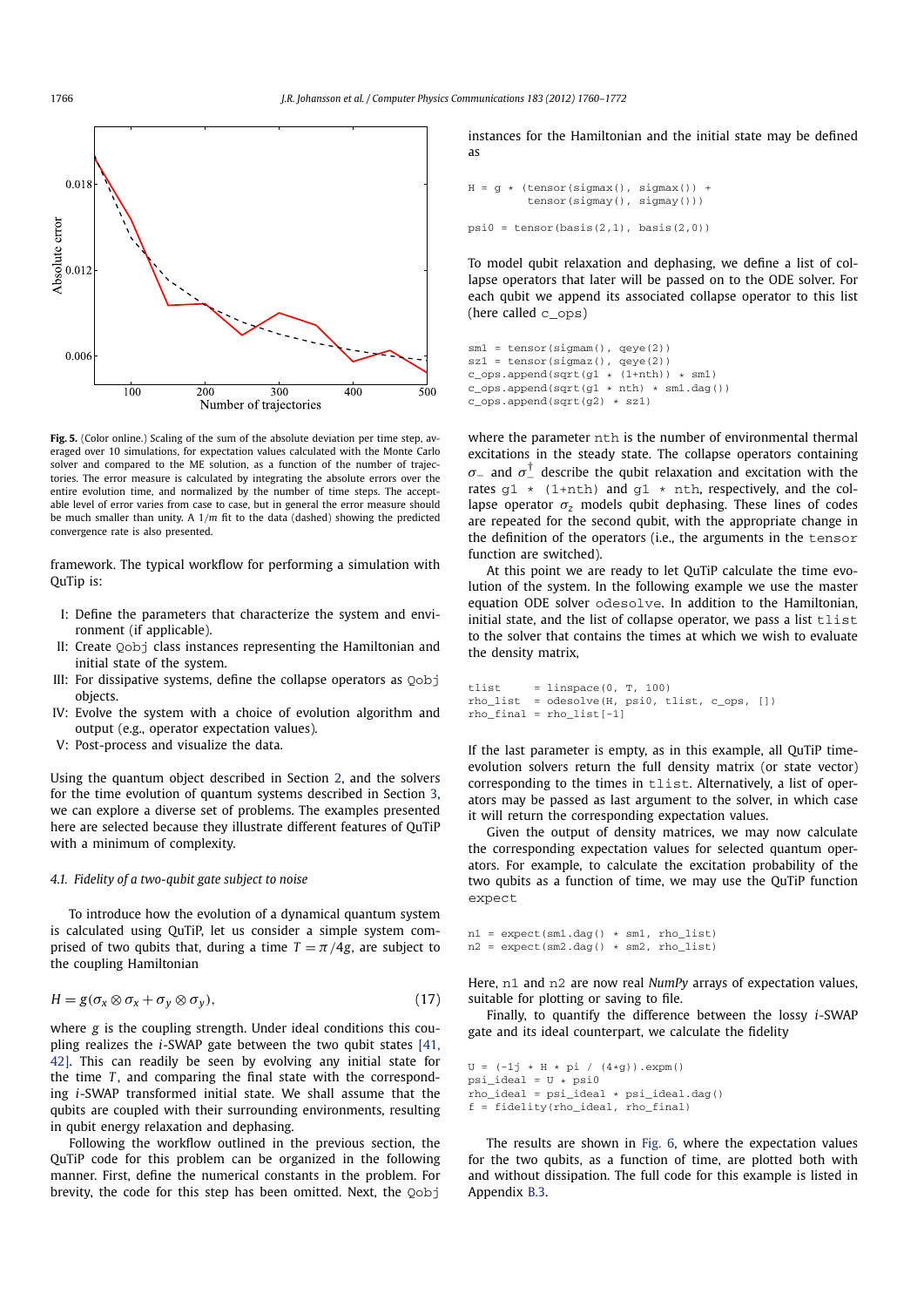

**Fig. 6.** (Color online.) The time evolution of a two-qubit system described by the Hamiltonian, Eq. (17), which at time  $t/T = 1$  and ideal conditions (dashed lines) transforms the qubit states in accordance with the *i*-SWAP gate. With qubit relaxation and dephasing (solid lines), the end-result deviates from the ideal *i*-SWAP gate. For these particular parameters ( $g = 2\pi$ ,  $\Gamma_1 = 0.75$ ,  $\Gamma_2 = 0.5$ ), the fidelity of the dissipative gate is 91%.

#### *4.2. Jaynes–Cummings model*

The same method used in the previous section can calculate the dynamics of the Jaynes–Cummings model, Eq. (2). Only the definitions of the Hamiltonian, initial state, and collapse operators need to be changed to solve this problem. For the Jaynes–Cummings model, the Hamiltonian and a possible initial state were given in Section 2, and we need only to define collapse operators before the system can be evolved using one of the QuTiP solvers. The cavity and the atom relaxation rates are  $\kappa$  and  $\Gamma$ , respectively. In this example, only the cavity is coupled to an environment with Boltzmann occupation number  $n_{\text{th}}$ . We can write the collapse operators for the cavity

```
a = tensor(destroy(N), qeye(2))c_{\text{op}}s.append(sqrt(kappa * (1+n_th)) * a)
c_{\text{obs}.append(sqrt(kappa * n_th) * a.dag())
```
# and for the atom

sm = tensor(qeye(N), destroy(2)) c\_ops.append(sqrt(gamma)\* sm)

Instead of having the solver return the state, as in Section 4.1, we can request that the expectation values for a list of operators be directly calculated at each time step. In this Jaynes–Cummings problem we are interested in the excitation number of the cavity and the atom, and as such can then define a list of expectation value operators

 $ext\_ops = [a.dag() * a, sm.dag() * sm]$ 

which may be passed as last argument to, for example, the odesolve solver,

tlist = linspace( $0, 10, 100$ ) expt\_list = odesolve(H, psi0, tlist, c\_ops, expt\_ops)

The solver then returns a NumPy array expt\_list of expectation values. The result of this calculation is shown in Fig. 7, and the complete code is listed in Appendix B.4.



**Fig. 7.** (Color online.) Evolution of the Jaynes–Cummings Hamiltonian (2) in a thermal environment characterized by  $\langle n \rangle_{\text{th}} = 0.75$ . Initially, only the atom is excited, but the atom–cavity coupling results in a coherent energy transfer between the two systems, a phenomenon known as vacuum Rabi oscillations. Here, the atom and the cavity are resonant,  $\omega_0 = \epsilon = 2\pi$ , the coupling strength  $g/\omega_0 = 0.05$ , and the atom and cavity relaxation rates are  $\gamma/(\omega_0/2\pi) = 0.05$  and  $\kappa/(\omega_0/2\pi) = 0.005$ , respectively.

## *4.3. Trilinear Hamiltonian*

To demonstrate the QuTiP Monte Carlo (MC) solver, we consider the trilinear Hamiltonian that, in the interaction frame, may be written as

$$
H = i\hbar K \left( ab^{\dagger} c^{\dagger} - a^{\dagger} bc \right) \tag{18}
$$

consisting of three harmonic oscillator modes conventionally labeled pump (*a*), signal (*b*) and idler (*c*) respectively, with the frequency relation,  $\omega_a = \omega_b + \omega_c$  and coupling constant *K*. This Hamiltonian is the full quantum generalization of the parametric amplifier [43] describing several quantum optics processes, including frequency conversion [44], the interaction of two-level atoms with a single mode resonant EM field [45], and the modeling of Hawking radiation from a quantized black hole [46]. Here we suppose the pump mode is initially in a coherent state, while the signal and idler modes are in the ground state

$$
|\psi(0)\rangle = |\alpha\rangle_a |0\rangle_b |0\rangle_c.
$$
 (19)

As a system comprised of three harmonic modes, this model readily lends itself to MC simulation since the Hilbert space dimensionality increases exponentially with the number of initial excitations in the system  $\langle N(0) \rangle_a = |\alpha|^2$ . For example, to accurately model an initial pump mode coherent state with  $|\alpha|^2 = 10$  requires  $\sim$  17 states, suggesting a minimum Hilbert space dimensionality of  $17<sup>3</sup> = 4913$  for simulating Eq. (18); a value five times larger than what can typically be efficiently calculated using the odesolve or eseries solvers (see Fig. 3).

In QuTiP, the Hamiltonian (18) may be expressed as  $(K = 1)$ 

 $H=1j*(a*b.dag() *c.dag() -a.dag() *b *c)$ 

with the destruction operators for the pump, signal, and idler modes, *a*, *b* and *c* respectively, created via the tensor product

a=tensor(destroy(N),qeye(N),qeye(N))

b=tensor(qeye(N),destroy(N),qeye(N))

c=tensor(qeye(N),qeye(N),destroy(N))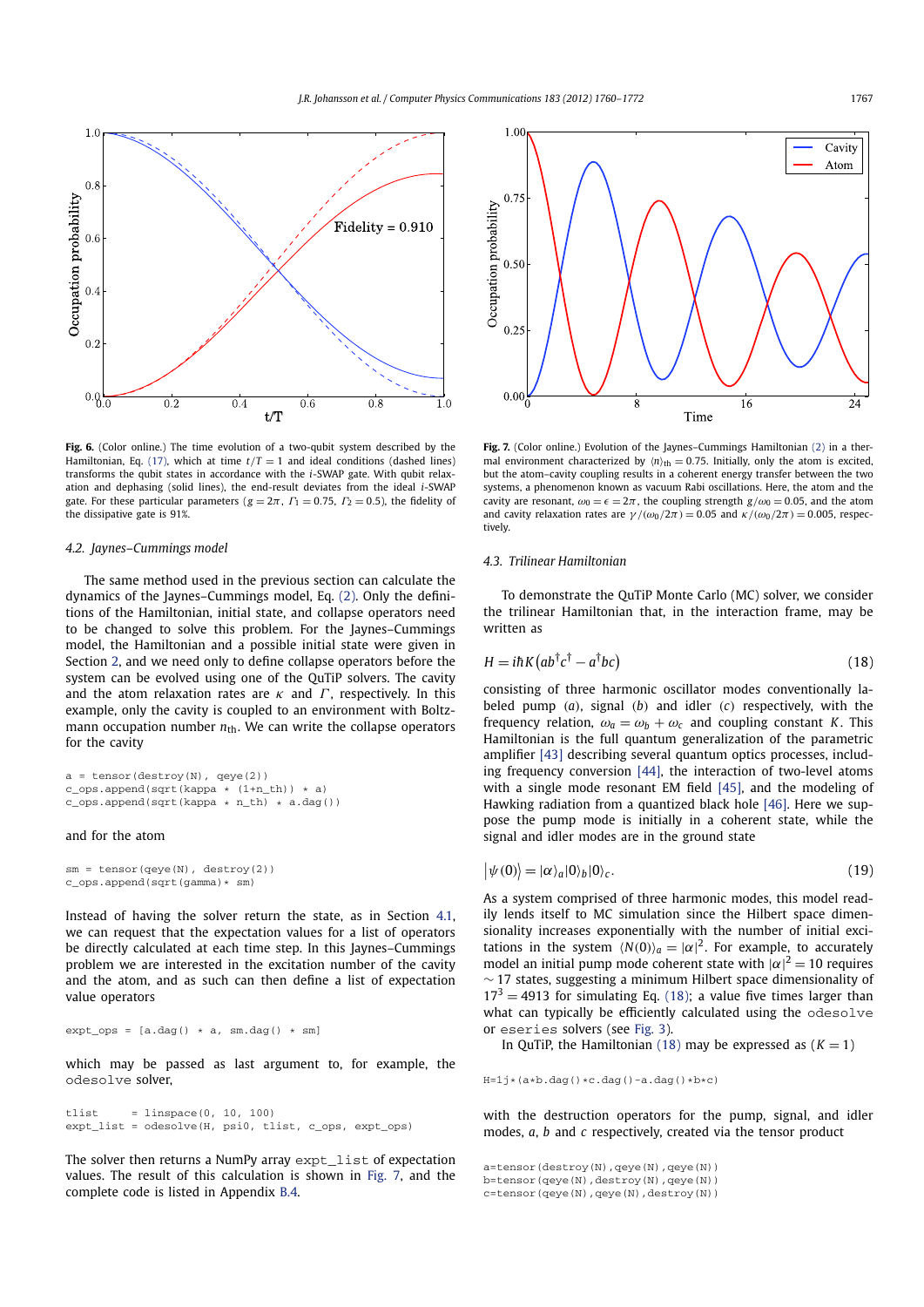

Fig. 8. (Color online.) Occupation numbers for the three modes of the trilinear Hamiltonian (18), averaged over 1000 trajectories, for an initial state equation (19) with  $\alpha = \sqrt{10}$ . In this simulation, the environment is assumed to be at zero temperature. The pump (blue), signal (green), and idler (red) mode damping rates are  $\gamma_a = 0.2$ ,  $\gamma_b = 0.8$ , and  $\gamma_c = 0.2$ , respectively. The closed system evolution (dashedcolors) is also presented, where the idler mode is omitted as its evolution is identical to that of the signal.

In addition, we may define number operator expectation values and collapse operators in the same manner as previous examples

num0,num1,num2=[a0.dag()\*a0,a1.dag()\*a1,a2.dag()\*a2]  $C0, C1, C2 = [sqrt(2.0*g0)*a0,sqrt(2.0*g1)*a1,sqrt(2.0*g2)*a2]$ 

mcsolve takes the same input arguments as odesolve, save for an additional argument necessary to specify the number of MC trajectories to simulate

#### ntraj=500

In Fig. 8 we plot the expectation values for the three modes of the trilinear Hamiltonian (18), with corresponding damping rates,  $\gamma_a = 0.2$ ,  $\gamma_b = 0.8$ ,  $\gamma_c = 0.2$ , for the initial state given by Eq. (19) with  $\alpha = \sqrt{10}$ 

psi0=tensor(coherent(N,sqrt(10)),basis(N,0),basis(N,0)) avgs=mcsolve(H,psi0,tlist,ntraj,[C0,C1,C2],[num0,num1,num2])

Had we not defined any collapse operators, the evolution calculated by mcsolve reduces to the Schrödinger equation (5). This evolution is also presented in Fig. 8. The underlying QuTiP code may be found in Appendix B.5.

# *4.4. Landau–Zener transitions*

Landau–Zener transitions [47] are an interesting problem that involves a quantum two-level system with a time-dependent energy splitting. The Hamiltonian is

$$
H(t) = \frac{\Delta}{2}\sigma_x + \frac{vt}{2}\sigma_z, \tag{20}
$$

where  $\Delta$  is the tunneling rate, and *v* is the rate of change in the bare qubit energy splitting. The Landau–Zener transition theory analytically describes how the final state at  $t \to \infty$  is related to the initial state at  $t \rightarrow -\infty$ . In particular, the probability of an adiabatic transition from  $|1\rangle$  to  $|0\rangle$  is given by the Landau–Zener formula



Fig. 9. (Color online.) The occupation probability of the  $|1\rangle$  (red curve) and  $|0\rangle$  (blue curve) states of a quantum two-level system throughout a Landau–Zener transition. The solid black line is the final state according to the Landau–Zener formula, Eq. (21). The parameters used in this calculation are  $\Delta = 0.5 \times 2\pi$  and  $v = 2.0 \times 2\pi$ .

$$
P = 1 - \exp\left(-\frac{\pi \Delta^2}{2v}\right).
$$
 (21)

Using QuTiP, we can easily integrate the system dynamics numerically, and obtain the state of the system for any intermediate value of *t*.

The Landau–Zener problem differs from the previous examples in that the Hamiltonian is explicitly time-dependent. The QuTiP solvers odesolve and mcsolve both support time-dependent Hamiltonians. In order to specify an arbitrary time-dependent Hamiltonian, a callback function may be passed as the first argument to the time-evolution solvers (in place of the Qobj instance that normally represents the Hamiltonian). The callback function is expected to return the value of the Hamiltonian at the given point in time t, which is the first argument to the callback function,

```
def hamiltonian_t(t, args):
   H0 = \arg[0]H1 = args[1]return H0 + t * H1
```
In addition, a second argument passed to the callback function is a user-defined list of parameters. For performance reasons, it is appropriate to let this list contain pre-calculated Qobj instances for the constant parts of the Hamiltonian. For the Landau–Zener problem this corresponds to

```
H0 = \text{delta}/2.0 * \text{sigma}(1)<br>H1 = \text{v}/2.0 * \text{sigma}(1)v/2.0 * signaz()H_{args} = (H0, H1)
```
The list of arguments for the Hamiltonian callback function is then passed on to the time-evolution solver (as the very last argument), along with the callback function itself (as first argument),

```
expt_list = odesolve(hamiltonian_t, psi0, tlist,
                     c_ops, expt_ops, H_args)
```
The result of this calculation is shown in Fig. 9, which shows the intermediate dynamics of the system in terms of the occupation probabilities of the  $|0\rangle$  and  $|1\rangle$  states. The full code is shown in Appendix B.6. Adding the operators sigmax, sigmay and sigmaz to expt\_ops, this evolution can also be visualized on the Bloch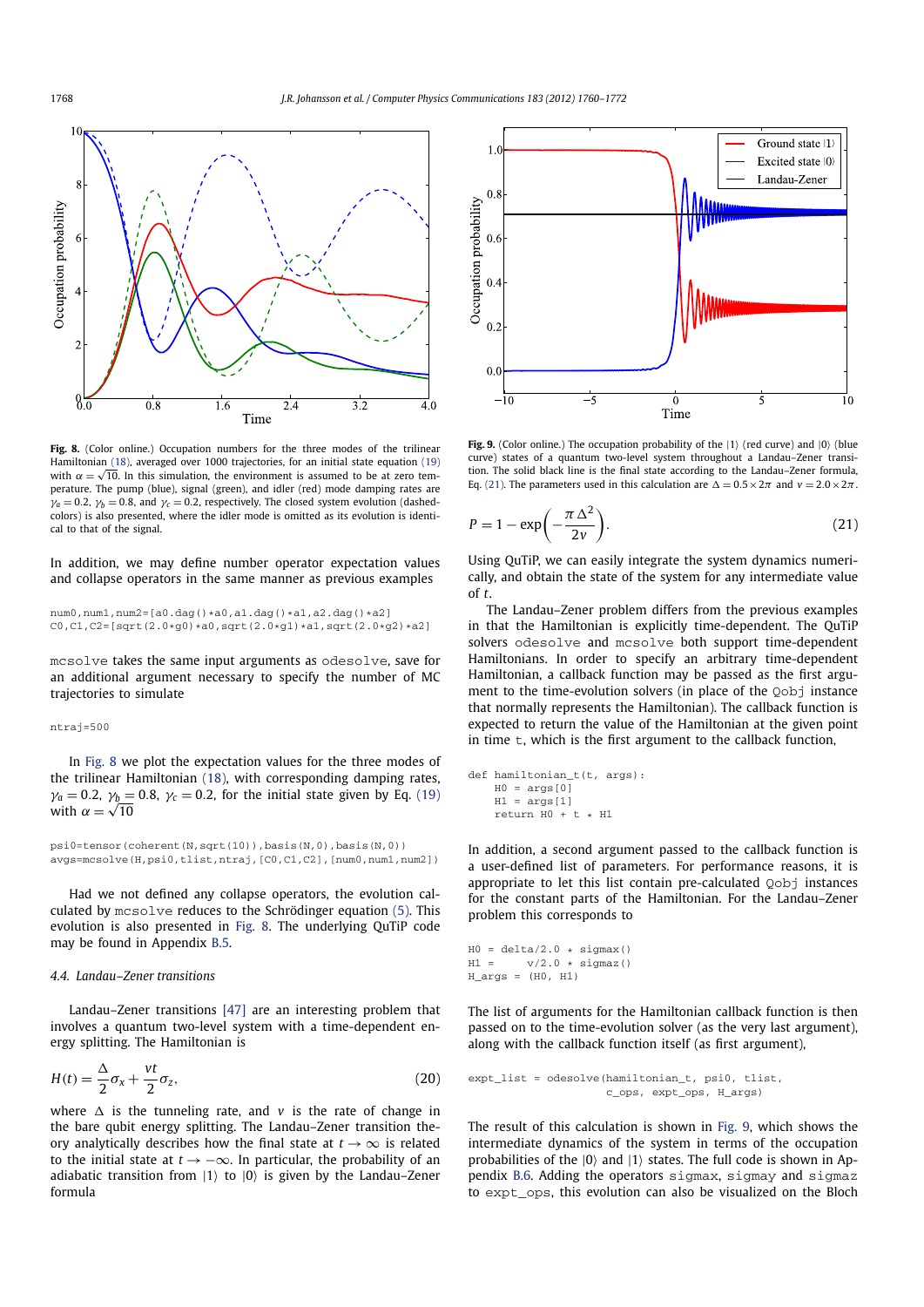

**Fig. 10.** (Color online.) Bloch sphere representation of the Landau–Zener transition presented in Fig. 9. Here, the color of the data points corresponds to the evolution time.

sphere using QuTiP's built in Bloch class, as demonstrated in Fig. 10. The QuTiP code for this figure is given in Appendix B.7.

Although simple, this example illustrates the support for timedependent Hamiltonians in QuTiP. It is a straightforward exercise to implement an arbitrary time dependence by changing the definition of the Hamiltonian callback function, or by modifying the time-independent part of the Hamiltonian to correspond to a more complicated quantum system.

# **5. Performance**

As with any scientific simulation, the performance of the underlying numerical routines in QuTiP is an important factor to consider when choosing which software to implement in the analysis of the problem at hand. In simulating quantum dynamics on a classical computer, this is especially important given that creating composite systems using the tensor product leads to an exponential increase in the total Hilbert space dimensionality. Thus, it is beneficial to compare the performance of QuTiP to the other currently available quantum simulation packages. In this section we compare the simulation times of the master equation and Monte Carlo solvers in QuTiP, to those of the qotoolbox, as a function of Hilbert space size.

To compare the QuTiP master equation solver, odesolve, to the qotoolbox equivalent (also called odesolve), we evaluate the coupled oscillator equation ( $\hbar = 1$ )

$$
H = \omega_a a^{\dagger} a + \omega_b b^{\dagger} b + \omega_{ab} (a^{\dagger} b + a b^{\dagger}), \qquad (22)
$$

with  $\omega_a = \omega_b = 2\pi$  and  $\omega_{ab} = 0.1 \times 2\pi$ . In addition, we consider the situation in which one resonator is damped with a corresponding dissipation rate  $g = 0.05$ . Here, the initial state of the system is the tensor product of Fock states  $|\psi(0)\rangle = |N\rangle_a |N - 1\rangle_b$ , where *N* is the number of states in the truncated Hilbert space for each oscillator. The total time needed to simulate the dynamics over the time range  $t \in [0, 10]$  is shown in Fig. 11. We see that the QuTiP solver easily outperforms the qotoolbox as the Hilbert space dimensionality  $D = N^2$  increases. For the largest dimensionality considered in Fig. 11 *D* = 200, QuTiP is  $\sim$  4 times faster than the qotoolbox single-precision C-code implementation, even though QuTiP is performing double-precision calculations with a small Python overhead.



Fig. 11. (Color online.) Comparison of computation times, averaged over three trials, for solving Eq. (22) in both QuTiP (blue) and the qotoolbox (red) as a function of Hilbert space dimension. The shaded region highlights the increasing performance benefit from using the QuTiP solver as the dimensionality increases. Simulations were performed on a quad-core 2.8 GHz processor.



Fig. 12. (Color online.) Comparison of computation times, averaged over three runs, between QuTiP and the qotoolbox (dashed) in simulating the trilinear Hamiltonian from Eq. (18) for an initial pump mode coherent state with expectation value  $\langle N \rangle_a = \sqrt[3]{D}/4$  as a function of the Hilbert space dimensionality *D*. The average performance enhancement from using multiple processors, as compared to the singleprocessor performance, is given in the legend. Ideally, this value should be equal to the number of processors. Computations were performed on a quad-core 2.8 GHz processor.

The trilinear Hamiltonian model from Section 4.3 provides a useful demonstration of the multiprocessing routines used by the QuTiP mcsolve function. Here, the independent MC trajectories are run in parallel, with the number of simultaneous trajectories determined by the number of processing cores. For the large Hilbert spaces associated with the trilinear Hamiltonian, the increased overhead generated from multiprocessing is overcome by the gains in running Monte Carlo trajectories in parallel. In Fig. 12, we highlight these performance gains in simulating Eq. (18) by plotting the computation time over a range of Hilbert space dimensions. For comparison, we also plot the times required for identical simulations using the qotoolbox, which is limited to a single processor. For this simulation, the qotoolbox outperforms our QuTiP implementation for system sizes  $D \le 500$ , even when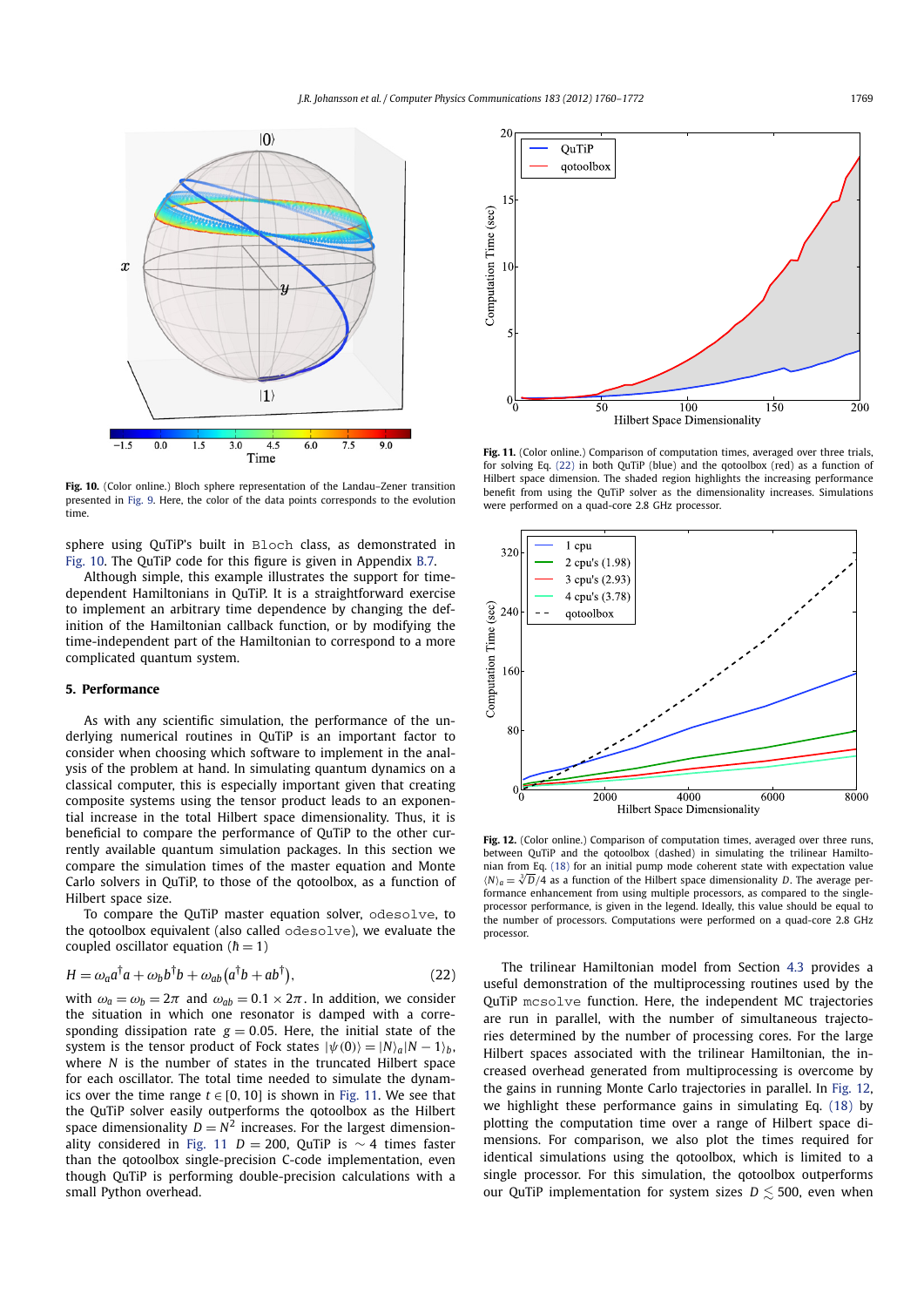multiple processors are utilized. This is due to the Python overhead needed to implement the Monte Carlo algorithm discussed in Section 3.2. However, as shown in Fig. 3, using the master equation is more appropriate for systems of this size. As with the master equation solver, Fig. 11, the benefits of using the QuTiP Monte Carlo solver become appreciable as the system size increases. Even for a single processor, the QuTiP mcsolve routine outperforms the qotoolbox after  $D \approx 1500$ , where the Python overhead is no longer a limiting factor. When using multiple processing cores, the Monte Carlo solver performance gain nearly equals the number of processors available, the ideal situation.

# **6. Conclusion**

We have presented a new, open-source framework for the numerical simulation of open quantum systems implemented in the Python programming language. This framework is suitable for a wide range of computational problems in quantum systems, including unitary and dissipative time evolution, spectral and steadystate properties, as well as advanced visualization techniques. In this work we have described the basic structure of the framework, the Qobj class, and the primary evolution solvers, odesolve and mcsolve. In addition, we have highlighted a number of examples intended to give the reader a flavor of the types of problems for which QuTiP is suitable. For more in-depth documentation, and more elaborate examples using the functions listed in Table 2, we refer the reader to the QuTiP website [23]. There, one may download the latest version of this framework, as well as find installation instructions for the most common computer platforms. The version of the framework described in this paper is QuTiP 1.1.3.

As with any initial software release, the performance of QuTiP can likely be improved in the future, with additional portions of the code being optimized with Cython [48] or implemented in PyOpenCL [49].

# **Acknowledgements**

J.R.J. and P.D.N. were supported by Japanese Society for the Promotion of Science (JSPS) Foreign Postdoctoral Fellowship No. P11501 and P11202, respectively. P.D.N. also acknowledges support from Kakenhi grant No. 2301202, and F.N. acknowledges partial support from the LPS, NSA, ARO, DARPA, AFOSR, National Science Foundation (NSF) grant No. 0726909, Grant-in-Aid for Scientific Research (S), MEXT Kakenhi on Quantum Cybernetics, and the JSPS-FIRST program.

# **Appendix A. QuTiP function list**

#### **Table 2**

List of user-accessible functions in QuTiP. Additional information about each function may be obtained by calling '*function\_name*?' from the Python command-line, or by going to the QuTiP website [23].

| States                  |                                                                                            |
|-------------------------|--------------------------------------------------------------------------------------------|
| basis / fock            | Creates single basis (Fock) state in Hilbert<br>space                                      |
| coherent                | Single-mode coherent state with complex<br>amplitude $\alpha$                              |
| coherent_dm             | Coherent state density matrix with<br>complex amplitude $\alpha$                           |
| fock_dm                 | Density matrix representation of a single<br>basis (Fock) state                            |
| gstate                  | Tensor product state for any number of<br>qubits in either the ground or excited<br>states |
| thermal dm              | Thermal state density matrix                                                               |
| <i><b>Operators</b></i> |                                                                                            |
| qeye                    | Identity operator                                                                          |
| create                  | Bosonic creation operator                                                                  |
| destroy                 | Bosonic annihilation operator                                                              |

| displace                   | Single-mode displacement operator                                                     |
|----------------------------|---------------------------------------------------------------------------------------|
| squeez                     | Single-mode squeezing operator                                                        |
| num                        | Number operator                                                                       |
| sigmax                     | Pauli spin-1/2 $\sigma_x$ operator                                                    |
| sigmay                     | Pauli spin-1/2 $\sigma_{v}$ operator                                                  |
| sigmaz                     | Pauli spin-1/2 $\sigma$ z operator<br>$\sigma_+$ operator                             |
| sigmap                     |                                                                                       |
| <b>Functions on states</b> |                                                                                       |
| entropy_vn                 | von Neumann entropy of a density matrix                                               |
| expect                     | Calculates the expectation value of an                                                |
|                            | operator                                                                              |
| fidelity                   | Calculates the fidelity between two density                                           |
|                            | matrices                                                                              |
| ket2dm<br>liouvillian      | Converts a ket vector to a density matrix<br>Assembles the Liouvillian super-operator |
|                            | from a Hamiltonian and a list of collapse                                             |
|                            | operators                                                                             |
| orbital                    | Calculates an angular wave function on a                                              |
|                            | sphere                                                                                |
| ptrace                     | Partial trace of composite quantum object                                             |
| qfunc                      | Husimi-Q function of a given state vector                                             |
|                            | or density matrix                                                                     |
| simdiag                    | Simultaneous diagonalization of                                                       |
|                            | commuting Hermitian operators                                                         |
| tensor                     | Calculates tensor product from list of input                                          |
|                            | operators or states                                                                   |
| tidyup                     | Removes small elements from a quantum<br>object                                       |
| tracedist                  | Trace distance between two density                                                    |
|                            | matrices                                                                              |
| wigner                     | Wigner function of a given state vector or                                            |
|                            | density matrix                                                                        |
|                            |                                                                                       |
| Evolution                  |                                                                                       |
| correlation_es             | Two-time correlation function using<br>exponential series                             |
| correlation_mc             | Two-time correlation function using Monte                                             |
|                            | Carlo method                                                                          |
| correlation_ode            | Two-time correlation function using ODE                                               |
|                            | solver                                                                                |
| correlation_ss_es          | Two-time correlation function using                                                   |
|                            | quantum regression theorem                                                            |
| essolve                    | State or density matrix evolution using                                               |
|                            | exponential series expansion of ODE                                                   |
| mcsolve                    | Stochastic Monte Carlo wave function                                                  |
|                            | solver                                                                                |
| Odeoptions                 | Options class for ODE integrators used by<br>mcsolve and odesolve                     |
| odesolve                   | ODE solver for density matrix evolution                                               |
| propagator                 | Calculates the propagator $U(t)$ for a density                                        |
|                            | matrix or wave function                                                               |
| propagator_steadystate     | Steady state for successive applications of                                           |
|                            | the propagator $U(t)$                                                                 |
| steadystate                | Calculates the steady state for the supplied                                          |
|                            | Hamiltonian                                                                           |
| Utilities                  |                                                                                       |
| about                      | Information on installed version of QuTiP                                             |
|                            | and its dependencies                                                                  |
| Bloch                      | Class for plotting vectors and data points                                            |
|                            | on the Bloch sphere                                                                   |
| clebsch                    | Calculates a Clebsch-Gordon coefficient                                               |
| demos                      | Runs built-in demos scripts                                                           |
| eseries                    | Exponential series representation of a                                                |
|                            | time-dependent quantum object<br>Exponential series describing the time               |
| ode2es                     | evolution of an initial state                                                         |
| parfor                     | Parallel execution of a for-loop over a                                               |
|                            | single variable                                                                       |
| Qobj                       | Class for creating user-defined quantum                                               |
|                            | objects                                                                               |
| sphereplot                 | Plots an array of values on a sphere                                                  |

# **Appendix B. QuTiP codes**

In this section we display the QuTiP codes underlying the calculations performed in generating Figs. 2, 4, 6, 7, 8, 9, and 10. For brevity, the code segments associated with plotting have been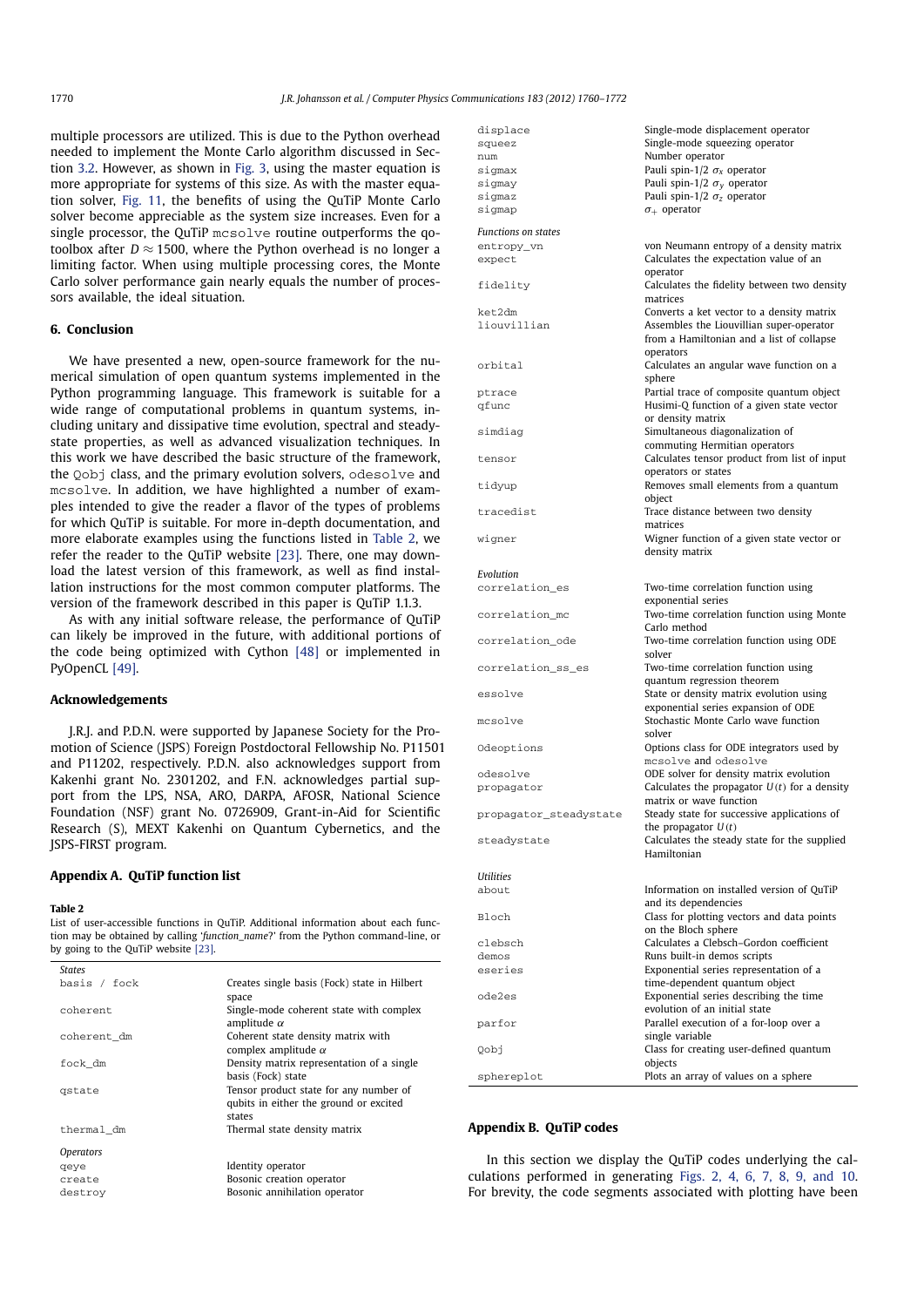omitted. The codes, in their entirety, may be viewed at the QuTiP website [23].

# *B.1. Fig. 2: Non-RWA Jaynes–Cummings model*

from qutip import \* ## set up the calculation ## wc =  $1.0 \times 2 \times$  pi # cavity frequency wa =  $1.0 \times 2 \times \text{pi}$  # atom frequency<br>N =  $20$  # number of cavi # number of cavity states  $g = 1$ inspace(0, 2.5, 50)\*2\*pi # coupling strength vector ## create operators ##  $a = tensor(destroy(N), qeye(2))$ sm = tensor(qeye(N), destroy(2))  $nc = a.dag() * a$  $na = sm.dag() * sm$ ## initialize output arrays ##  $na\_expt = zeros(len(g))$  $nc\_expt = zeros(len(g))$ ## run calculation ## for  $k$  in range(len(g)): ## recalculate the hamiltonian for each value of g ##  $H = wc*nc+wa*na+g[k] * (a.dag() + a) * (sm+sm.dag())$ ## find the groundstate ## ekets, evals = H.eigenstates() psi\_gnd = ekets[0] ## expectation values ## na\_expt[k] = expect(na, psi\_gnd) # qubit occupation nc\_expt[k] = expect(nc, psi\_gnd) # cavity occupation ## Calculate Wigner function for coupling g=2.5 ## rho\_cavity = ptrace(psi\_gnd,0) # trace out qubit xvec = linspace(-7.5,7.5,200) ## Wigner function ## W = wigner(rho\_cavity, xvec, xvec)

# *B.2. Fig. 4: Monte Carlo relaxation in a thermal environment*

```
from qutip import *<br>N=5 * n
                       # number of basis states to consider
a=destroy(N) # cavity destruction operator
H=a.daq() *a # harmonic oscillator Hamiltonian
psi0=basis(N,1) # initial Fock state with one photon
kappa=1.0/0.129 # coupling to heat bath
nth= 0.063 # temperature with <n>=0.063
## collapse operators ##
c_{\text{ops}} = []## decay operator ##
c_{\text{pos}.append(sqrt(kappa * (1 + nth)) * a)## excitation operator ##
c_{\text{obs.append}}(sqrt(kappa + nth) * a.dag())## run simulation ##
ntraj=904 # number of MC trajectories
tlist=linspace(0,0.6,100)
mc = mesolve(H,psi0,tilist,ntrai,c,ons, [])\begin{minipage}{0.9\linewidth} \mbox{\texttt{m}}\emph{e} = \emph{odesolve(H,psi,H)}, \emph{thist, c\_ops, [a.dag() *a]}, \emph{and} \emph{all} \emph{all} \emph{all} \emph{all} \emph{all} \emph{all} \emph{all} \emph{all} \emph{all} \emph{all} \emph{all} \emph{all} \emph{all} \emph{all} \emph{all} \emph{all} \emph{all} \emph{all} \emph{all} \emph{all} \emph{all} \emph{all} \emph{all} \emph{all} \emph{all} \emph{## expectation values ##
ex1=expect(num(N),mc[0])
ex5=sum([expect(num(N),mc[k]) for k in range(5)],0)/5
ex15=sum([expect(num(N),mc[k]) for k in range(15)],0)/15
ex904=sum([expect(num(N),mc[k]) for k in range(904)],0)/904
```
# *B.3. Fig. 6: Dissipative i-SWAP gate*

```
from qutip import *
g = 1.0 \times 2 \times pi # coupling strength<br>
g1 = 0.75 # relaxation rate
g1 = 0.75 # relaxation rate<br>g2 = 0.05 # dephasing rate
g2 = 0.05 # dephasing rate<br>n th = 0.75 # bath temperature
                        # bath temperature
T = pi/(4*<i>\sigma</i>)H = g * (tensor(sigma()) +tensor(sigmay(), sigmay()))
psi = tensor(basis(2,1), basis(2,0))c_{\text{ops}} = [ ]## qubit 1 collapse operators ##
sm1 = tensor(sigmam(), qeye(2))
sz1 = tensor(sigmaz(), qeye(2))
c_ops.append(sqrt(g1 * (1+n_th)) * sm1)
c_{\text{op}}s.append(sqrt(g1 * n_th) * sm1.dag())
```

```
c_ops.append(sqrt(g2) * sz1)
## qubit 2 collapse operators ##
sm2 = tensor(qeye(2), sigmam())
sz2 = tensor(qeye(2), sigmaz())
c_{\text{obs}}.append(sqrt(g1 * (1+n_th)) * sm2)
c_{\text{op}}s.append(sqrt(g1 * n_th) * sm2.dag())
c_{\text{ops.append}}(sqrt{(g2)} * \overline{s}z2)## evolve the system ##
tlist = linspace(0, T, 100)rho_list = odesolve(H, psi0, tlist, c_ops, [])
rho_final = rho_list[-1]
## calculate expectation values ##
nl = expect(sml.dag() * sml, rho_list)
n2 = expect(sm2.dag() * sm2, rho_list)
## calculate the fidelity ##
U = (-1j * H * pi / (4*g)) . expm()psi<sup>1</sup> ideal = U * psi0
rho_ideal = psi_ideal * psi_ideal.dag()
f = fidelity(rho_ideal, rho_final)
```
#### *B.4. Fig. 7: Dissipative Jaynes–Cummings model*

```
from qutip import *<br>N = 5
                                # number of cavity states
omega0 = epsilon = 2 * pi # frequencies<br>g = 0.05 \times 2 \times pi # coupling strength
g = 0.05 \times 2 \times pi<br>kappa = 0.005
kappa = 0.005 # cavity relaxation rate<br>gamma = 0.05 # atom relaxation rate
                               # atom relaxation rate
n th = 0.75 \qquad # bath temperature
## Hamiltonian and initial state ##
a = tensor(destroy(N), qeye(2))
sm = tensor(qeye(N), destroy(2))
sz = tensor(qeye(N), sigmaz())
H = \text{omega} \cdot \text{a.dag}() \cdot a + 0.5 * \text{epsilon}+ g * (a.dag() * sm + a * sm.dag())
psi = tensor(fock(N,0), fock(2,1)) # excited atom
## Collapse operators ##
c_ops = []
c_{\text{ops.append}}(sqrt(kappa + (1+n_{\text{th}})) * a)c_ops.append(sqrt(kappa * n_th) * a.dag())
c_ops.append(sqrt(gamma) * sm)
## Operator list for expectation values ##
expt_{ops} = [a.dag() * a, sm.dag() * sm]## Evolution of the system ##
tlist = linspace(0, 10, 100)expt_data = odesolve(H, psi0, tlist, c_ops, expt_ops)
```
# *B.5. Fig. 8: Trilinear Hamiltonian*

```
from qutip import *
N=17 # number of states for each mode
## damping rates ##
g0 = g2 = 0.1\sigma1=0.4
alpha=sqrt(10) # initial coherent state alpha
tlist=linspace(0, 4, 201) # list of times
ntraj=1000#number of trajectories
## lowering operators ##
a0=tensor(destroy(N),qeye(N),qeye(N))
a1=tensor(qeye(N),destroy(N),qeye(N))
a2=tensor(qeye(N),qeye(N),destroy(N))
## number operators ##
n0,n1,n2=[a0.dag()*a0,a1.dag()*a1,a2.dag()*a2]
## dissipative operators ##
C0, C1, C2 = [sqrt(2.0*g0)*a0,sqrt(2.0*g1)*a1,sqrt(2.0*g2)*a2]## initial state ##
psi0=tensor(coherent(N,alpha),basis(N,0),basis(N,0))
## trilinear Hamiltonian ##
H=1j*(a0*a1.dag()*a2.dag()-a0.dag()*a1*a2)## run \xch{Monte Carlo}{Monte-Carlo} ##
avgs=mcsolve(H,psi0,tlist,ntraj,[C0,C1,C2],[n0,n1,n2])
## run Schrodinger ##
reals=mcsolve(H,psi0,tlist,1,[],[n0,n1,n2])
```
# *B.6. Fig. 9: Landau–Zener transitions*

from qutip import \* ## callback function for time-dependence ##